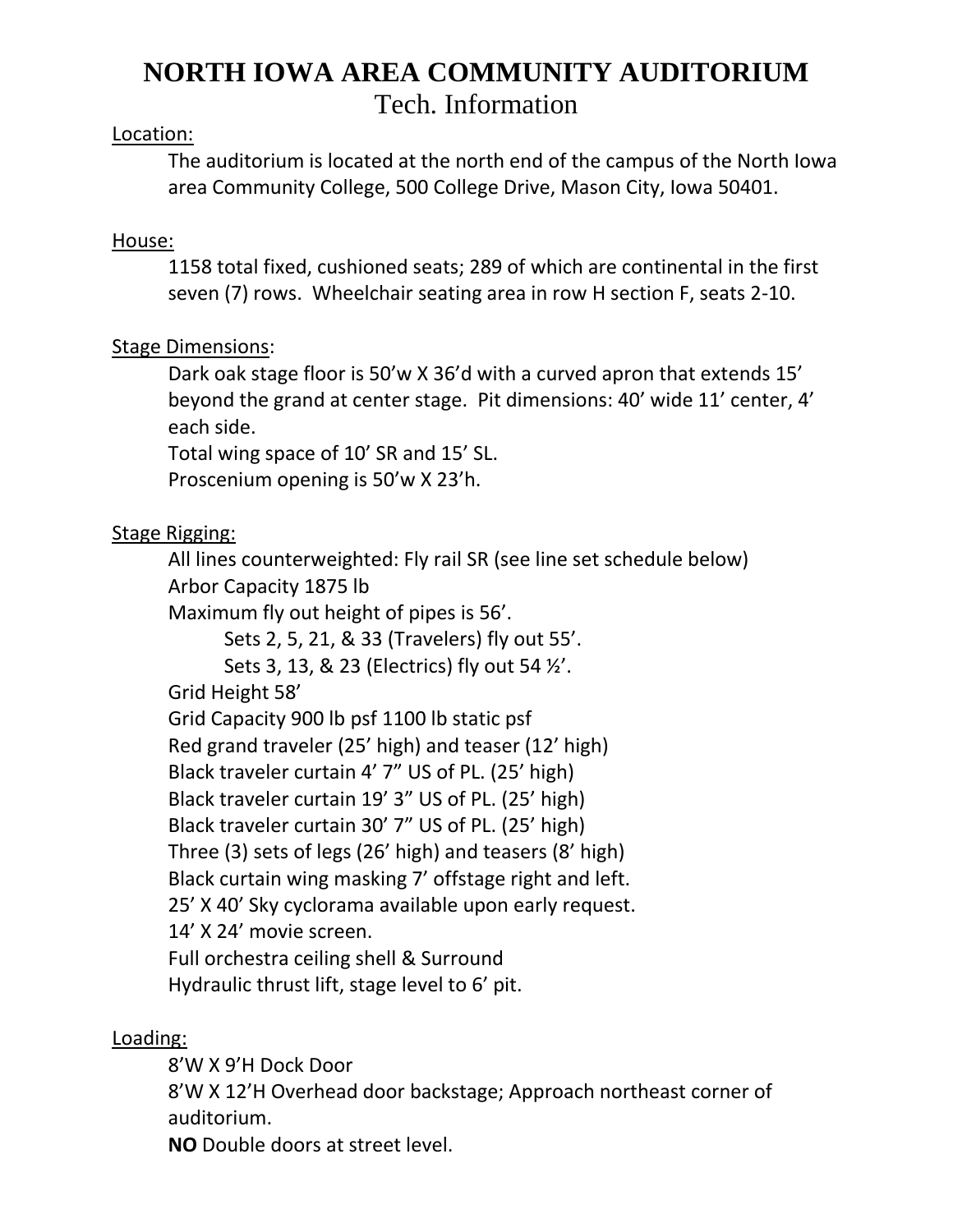Power:

One (1) 400 amp SL One (1)100 amp SL.

Sound:

Location of house switchboard is at booth or stage. There is a projection booth; 125' through to screen.

Permanent sound system has: FOH Console: Yamaha M7 - ES 48 Channel Side Arrays - Top Tier Loudspeaker EAW QX118 2 Amplifier 4chan LGP C 68:4 0.5 Side Arrays - Middle Tier Loudspeaker EAW QX544 2 Amplifier 4chan LGP C 28:4 0.5 Amplifier 4chan LGP C 48:4 1 Side Arrays - Bottom Tier Loudspeaker EAW QX594 2 Amplifier 4chan LGP C 28:4 0.5 Amplifier 4chan LGP C 48:4 1 Center Array - Top Tier Loudspeaker EAW KF730P 4 Amplifier 4chan LGP C 48:4 1 **Subwoofers** Loudspeaker Sub Portable EAW SB1001 2 Amplifier 4chan LGP C 68:4 0.5 Front Fill / Portable Loudspeaker EAW UB52i 6 Amplifier 4chan LGP C 28:4 0.75 **Monitors** Five (5) EAW MW12

Microphones; Seven (7) SM58 microphones, Six (6) Shure SM57 microphones, Three (3) Peavey PVM46 microphones, Four (4) Crown PCC-160 floor microphones, Four (4) Audio Technica hanging microphones 130 degree & 45 degree capsules, Six (6) Shure ULX Beta 58 handheld wireless microphones, and Twelve (12) Shure ULX Lavaliere microphones.

Communication; Fourteen (14) Clearcom intercom locations with one base and eight (8) Remote units.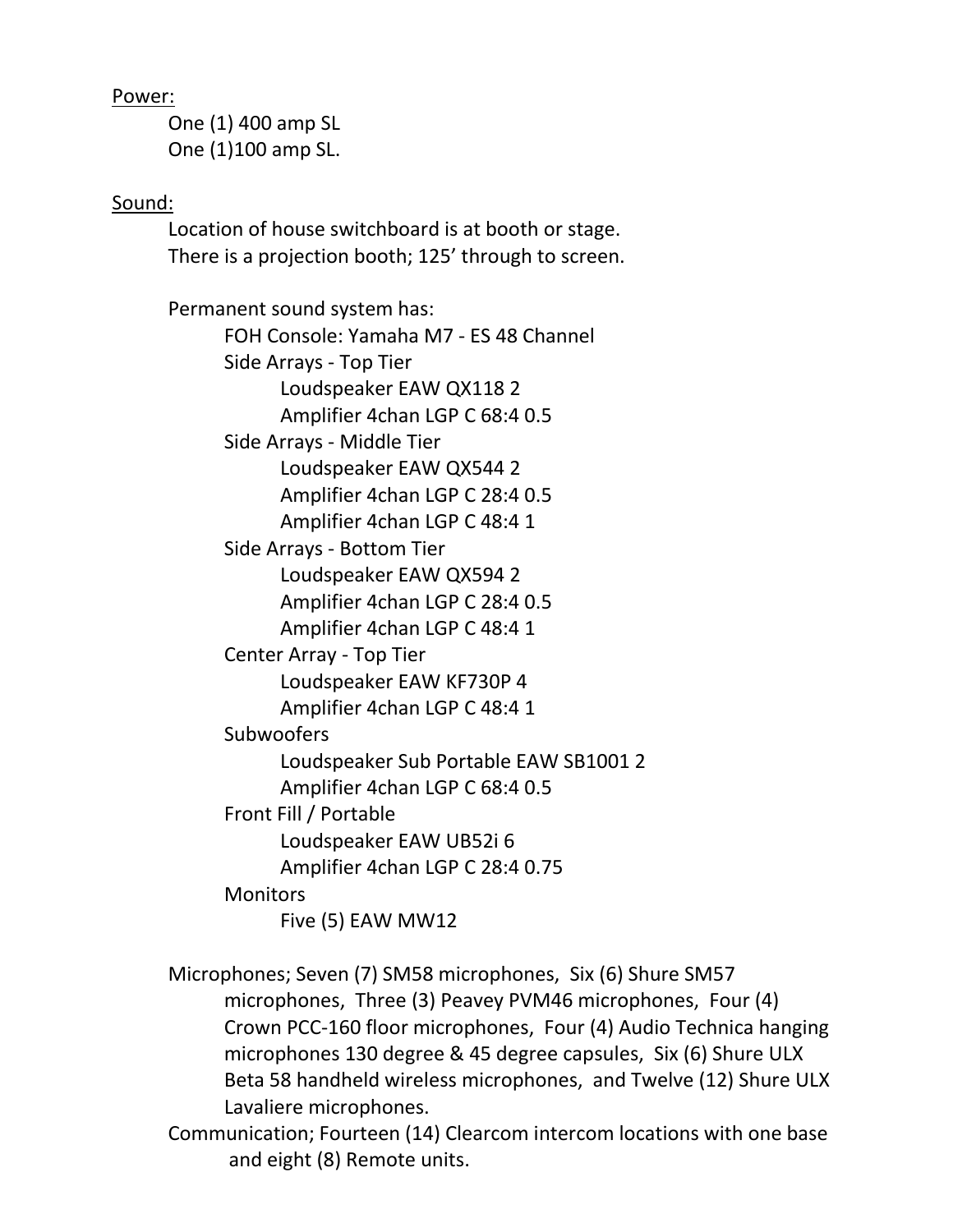# Lighting:

One hundred Forty Three (143) dimmers of 2400 watts each

Console: ETC Express 250 console, Remote Focus Unit

Two (2) \_\_\_\_\_\_\_\_\_\_\_\_\_\_\_\_\_\_\_\_\_\_\_ Super Trooper II series follow spots with power

and Intercom . 112' to proscenium curtain line.

Nineteen (19) 19 degree, 750 watt Source Four elipsoidals.

Six (6) 19 degree, 575 watt Source Four elipsoidals.

Twenty Seven (27) 26 degree, 575 watt Source Four elipsoidals.

Thirty Two (32) 36 degree, 575 watt Source Four elipsiodals.

Four (4) Source Four 50 degree barrels.

Forty Eight (48) 575 watt Source Four Pars.

Six (6) L&E 4-circuit mini strips.

# Miscellaneous:

Two (2) dressing areas with toilets and shower facilities.

Two (2) Single dressing rooms with toilets.

Concert grand piano (9' Steinway) available.

Pit upright piano available.

Roger's theater organ available.

Construction room SL of stage.

Twelve (12) choral risers (one reverse), lectern, Two (2) conductor podiums, Ninety-six (96) orchestra chairs, Six (6) cello chairs, One hundred (100) music stands, Forty (40) stand lights available.

For more information, contact:

Lawrence Guadagnoli, Technical Coordinator

North Iowa Community Auditorium

500 College Drive

Mason City, Iowa 50401

Phone: (641)422-4240

Fax: (641)422-4309

E-mail: [Lawrence.Guadagnoli@niacc.edu](mailto:Lawrence.Guadagnoli@niacc.edu)